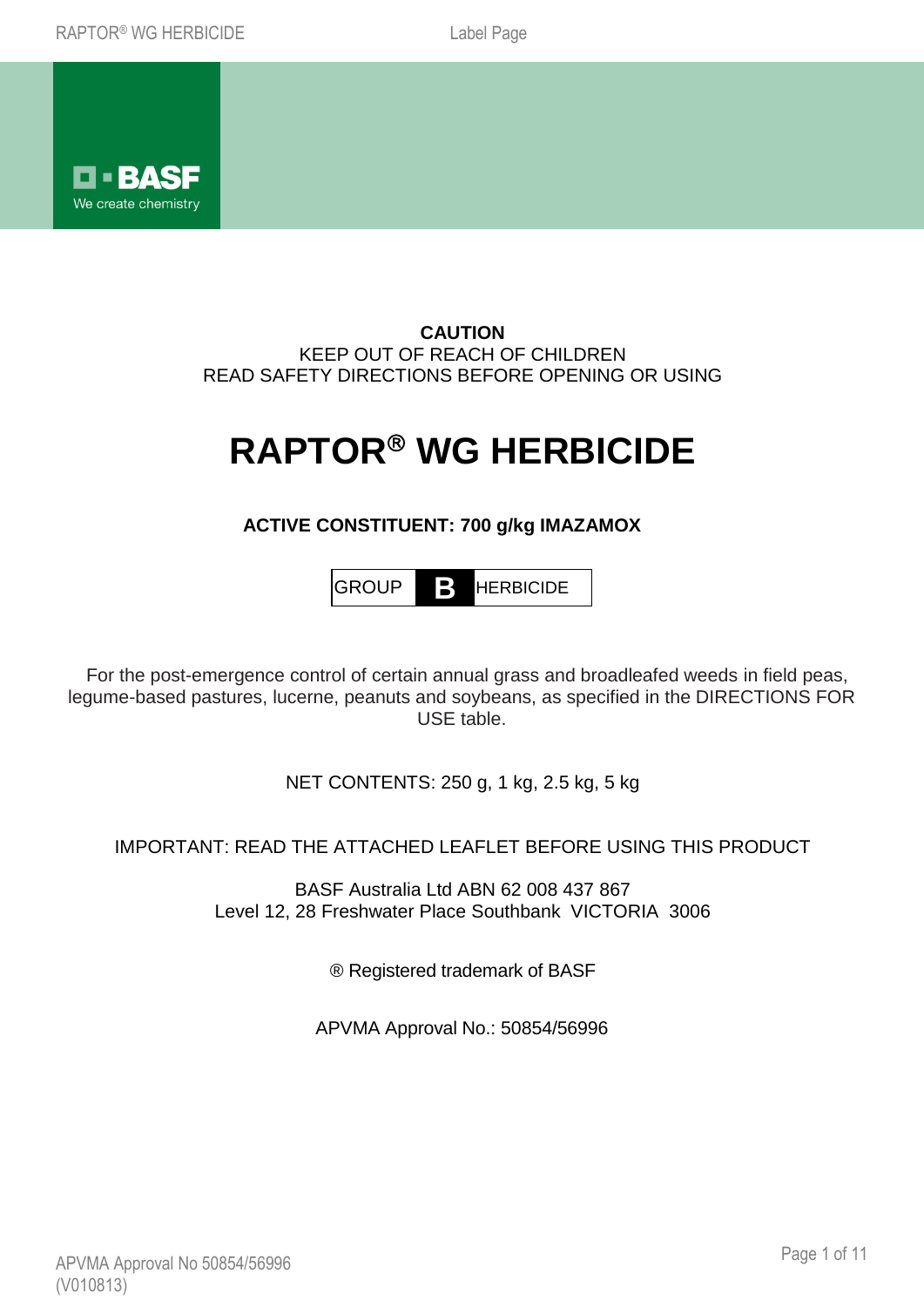

## **STORAGE AND DISPOSAL**

Store in the closed original container in a dry, cool, well-ventilated area out of direct sunlight. Triple or preferably pressure rinse containers before disposal. Add rinsings to spray tank. Do NOT dispose of undiluted chemicals on-site. If recycling, replace cap and return clean containers to recycler or designated collection point.If not recycling, break, crush, or puncture and bury empty containers in a local authority landfill. If no landfill is available, bury the containers below 500 mm in a disposal pit specifically marked and set up for this purpose clear of waterways, desirable vegetation and tree roots. Empty containers and product should NOT be burnt.

#### **SAFETY DIRECTIONS**

Will irritate the eyes. When opening the container and preparing spray, wear face shield or goggles. If product in eyes, wash it out immediately with water. Wash hands after use. After each day's use, wash face shield or goggles.

## **FIRST AID**

If poisoning occurs, contact a doctor or Poisons Information Centre. Phone Australia 131126.

#### **MATERIAL SAFETY DATA SHEET**

Additional information is listed in the Material Safety Data Sheet.

#### **CONDITIONS OF SALE**

All conditions and warranties rights and remedies implied by law or arising in contract or tort whether due to the negligence of BASF Australia Ltd or otherwise are hereby expressly excluded so far as the same may legally be done provided however that any rights of the Buyer pursuant to non- excludable conditions or warranties of the Trade Practices Act 1974 or any relevant legislation of any State are expressly preserved but the liability of BASF Australia Ltd or any intermediate Seller pursuant thereto shall be limited if so permitted by the said legislation to the replacement of the goods sold or the supply of equivalent goods and all liability for indirect or consequential loss or damage of whatsoever nature is expressly excluded. This product must be used or applied strictly in accordance with the instructions appearing hereon. This product is solely sold for use in Australia and must not be exported without the prior written consent of BASF Australia Ltd.

APVMA Approval No: 50854/56996

**RAPTOR WG HERBICIDE 700 g/kg IMAZAMOX HAZARD STATMENT** Very toxic to aquatic life with long lasting effects. **PRECAUTIONARY STATEMENTS (Prevention)** Avoid release to the environment. **PRECAUTIONARY STATEMENTS (Response)** Collect spillage

Batch No: Date of Manufacture:

BASF Australia Ltd ABN 62 008 437 867 Level 12, 28 Freshwater Place Southbank VICTORIA 3006

FOR SPECIALIST ADVICE IN AN EMERGENCY ONLY PHONE 1800 803 440 TOLL FREE-ALL HOURS-AUSTRALIA **WIDE**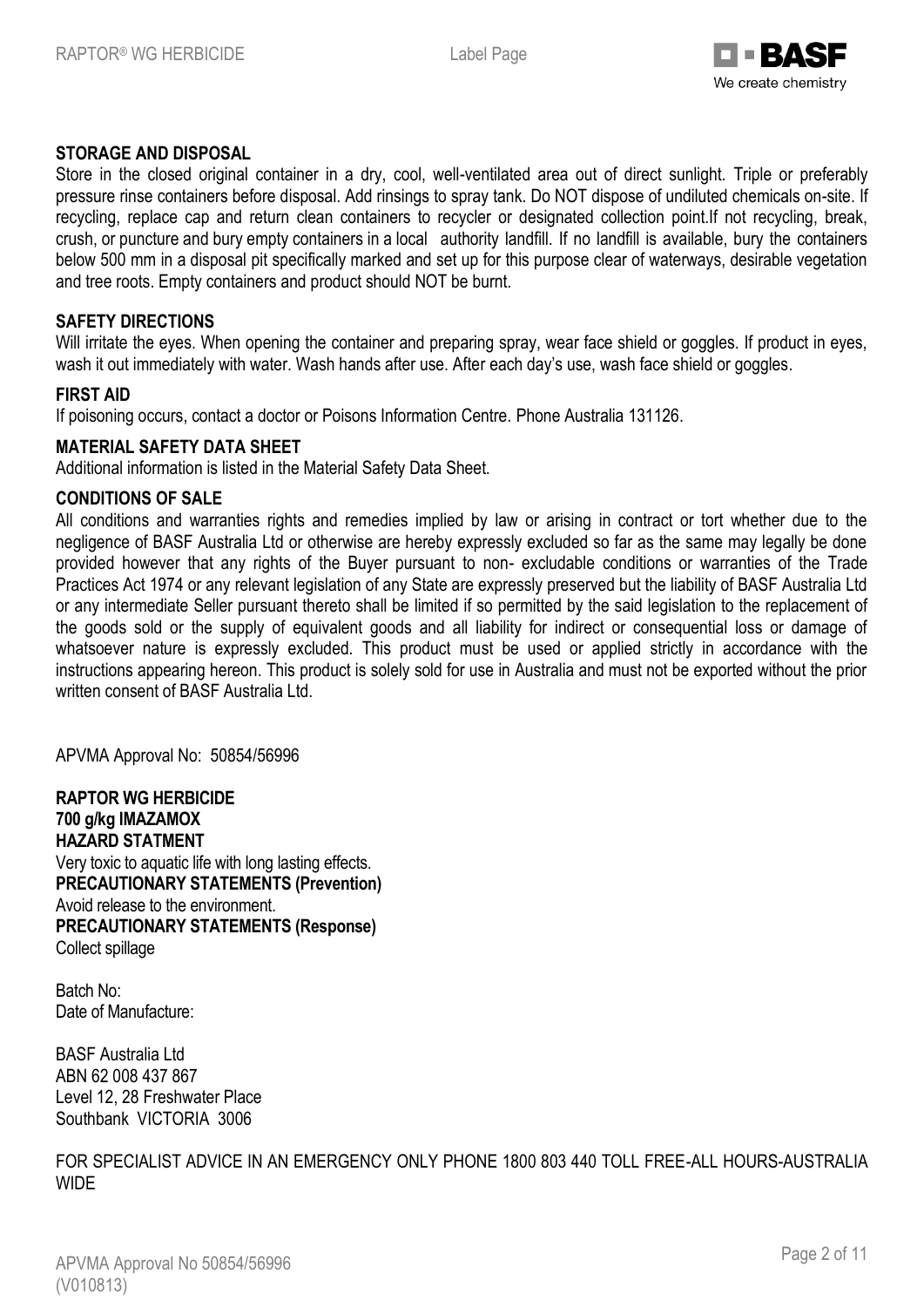

## **CAUTION** KEEP OUT OF REACH OF CHILDREN READ SAFETY DIRECTIONS BEFORE OPENING OR USING

# **RAPTOR® WG HERBICIDE**

## **ACTIVE CONSTITUENT: 700 g/kg IMAZAMOX**

GROUP **B** HERBICIDE

 For the post-emergence control of certain annual grass and broadleafed weeds in field peas, legume-based pastures, lucerne, peanuts and soybeans, as specified in the DIRECTIONS FOR USE table.

## NET CONTENTS: 250 g, 1 kg

## IMPORTANT: READ THIS LEAFLET BEFORE USING THIS PRODUCT

BASF Australia Ltd ABN 62 008 437 867 Level 12, 28 Freshwater Place Southbank VICTORIA 3006

® Registered trademark of BASF

APVMA Approval No.: 50854/56996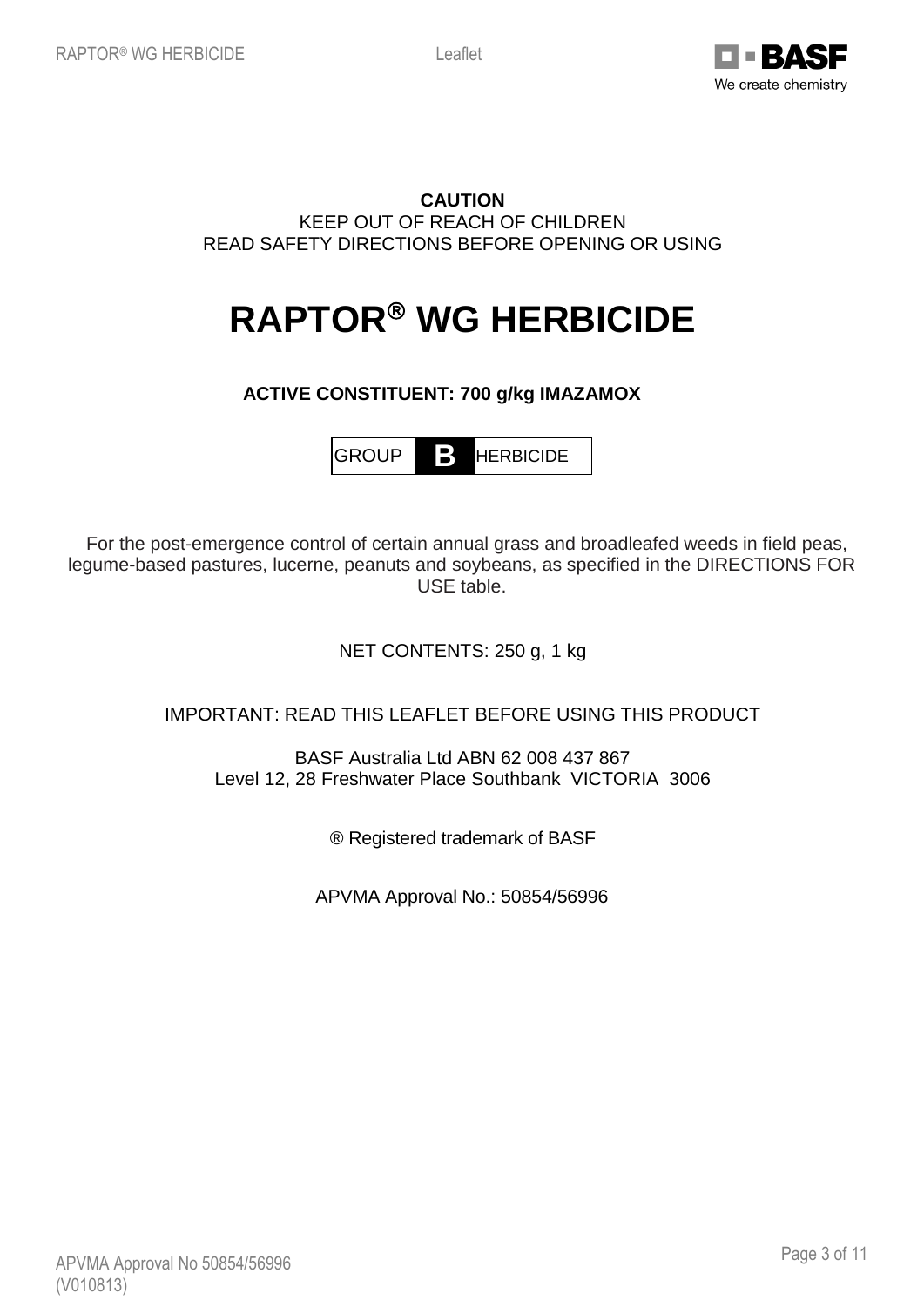

## **DIRECTIONS FOR USE**

## **RESTRAINTS**

Do NOT apply to crops or weeds stressed by factors such as root or foliar diseases, water logging, nutrient deficiencies or extremes of temperature and moisture.

Do NOT apply to crops stressed by any previous herbicide treatments.

| <b>CROP</b>                                                                | <b>WEEDS CONTROLLED</b>                                                                                                                                                                                                                                                                                                                                                                                                                                                                                                                                                                                                                                                                                      | <b>RATE</b>                                                                          | <b>WHP</b>           | <b>CRITICAL COMMENTS</b>                                                                                                                                                                                                                                                                                                                                                                                                                                                                                                                                                                                                                                                                                                                                                                                                                                                                                                                                                                         |
|----------------------------------------------------------------------------|--------------------------------------------------------------------------------------------------------------------------------------------------------------------------------------------------------------------------------------------------------------------------------------------------------------------------------------------------------------------------------------------------------------------------------------------------------------------------------------------------------------------------------------------------------------------------------------------------------------------------------------------------------------------------------------------------------------|--------------------------------------------------------------------------------------|----------------------|--------------------------------------------------------------------------------------------------------------------------------------------------------------------------------------------------------------------------------------------------------------------------------------------------------------------------------------------------------------------------------------------------------------------------------------------------------------------------------------------------------------------------------------------------------------------------------------------------------------------------------------------------------------------------------------------------------------------------------------------------------------------------------------------------------------------------------------------------------------------------------------------------------------------------------------------------------------------------------------------------|
| Field peas<br>Post-<br>emergence<br>(See "Crop<br>Safety" re<br>varieties) | Barley grass (Hordeum leporinum),<br>brome grass (Bromus spp.),<br>deadnettle (Lamium amplexicaule),<br>Indian hedge mustard<br>(Sisymbrium orientale),<br>storksbill (Erodium spp.),<br>turnip weed (Rapistrum rugosum),<br>volunteer barley (Hordeum vulgare),<br>volunteer oats (Avena sativa),<br>volunteer lupins (Lupinus spp.),<br>volunteer triticale (Triticosecale spp.),<br>volunteer wheat (Triticum aestivum),<br>wild oats (Avena spp.),<br>wild turnip (Brassica tournefortii),<br>*doublegee (Emex australis),<br>*shepherds purse<br>(Capsella bursa-pastoris),<br>*threehorn bedstraw<br>(Galium tricornutum),<br>*wild radish (Raphanus raphanistrum),<br>*wireweed (Polygonum aviculare) | PER ha<br>45 g plus<br>BS 1000, or<br>equivalent,<br>at 200 mL<br>per 100 L<br>water | 6 weeks<br>(grazing) | Do NOT apply to field peas beyond the 4 node<br>stage.<br>Do NOT use adjuvants other than BS 1000 or<br>equivalent.<br>Apply to actively growing broadleaved weeds in the<br>cotyledon to 3 leaf stage. Apply to grass weeds up to<br>the 2 tiller stage.<br>Good crop growth will aid weed control. Weeds may<br>not be totally controlled but populations will be<br>significantly reduced and surviving plants will<br>generally be severely retarded.<br>* Control will not be 100 % but surviving plants will<br>generally be retarded and will not compete with good<br>crop growth. Ensure that crop agronomy is correct,<br>to provide competition to such weeds.<br>Leaf yellowing and height suppression may occur,<br>especially under adverse growing conditions such as<br>moisture stress. Flowering may be delayed.<br><b>IMPORTANT: Refer to CROP SAFETY section of</b><br>label re use on field peas.<br>Refer to FOLLOW CROPS section of this label<br>regarding follow crops. |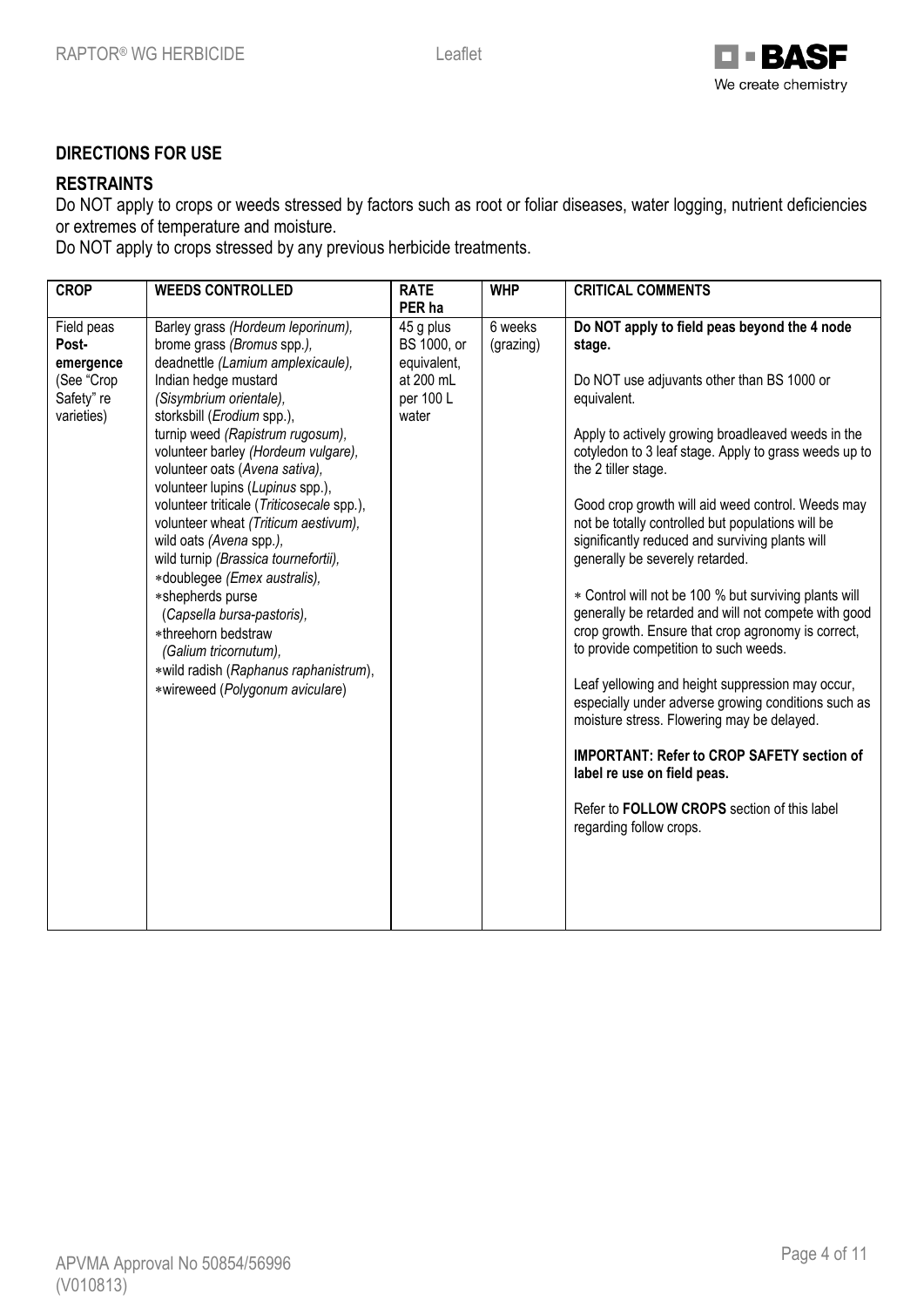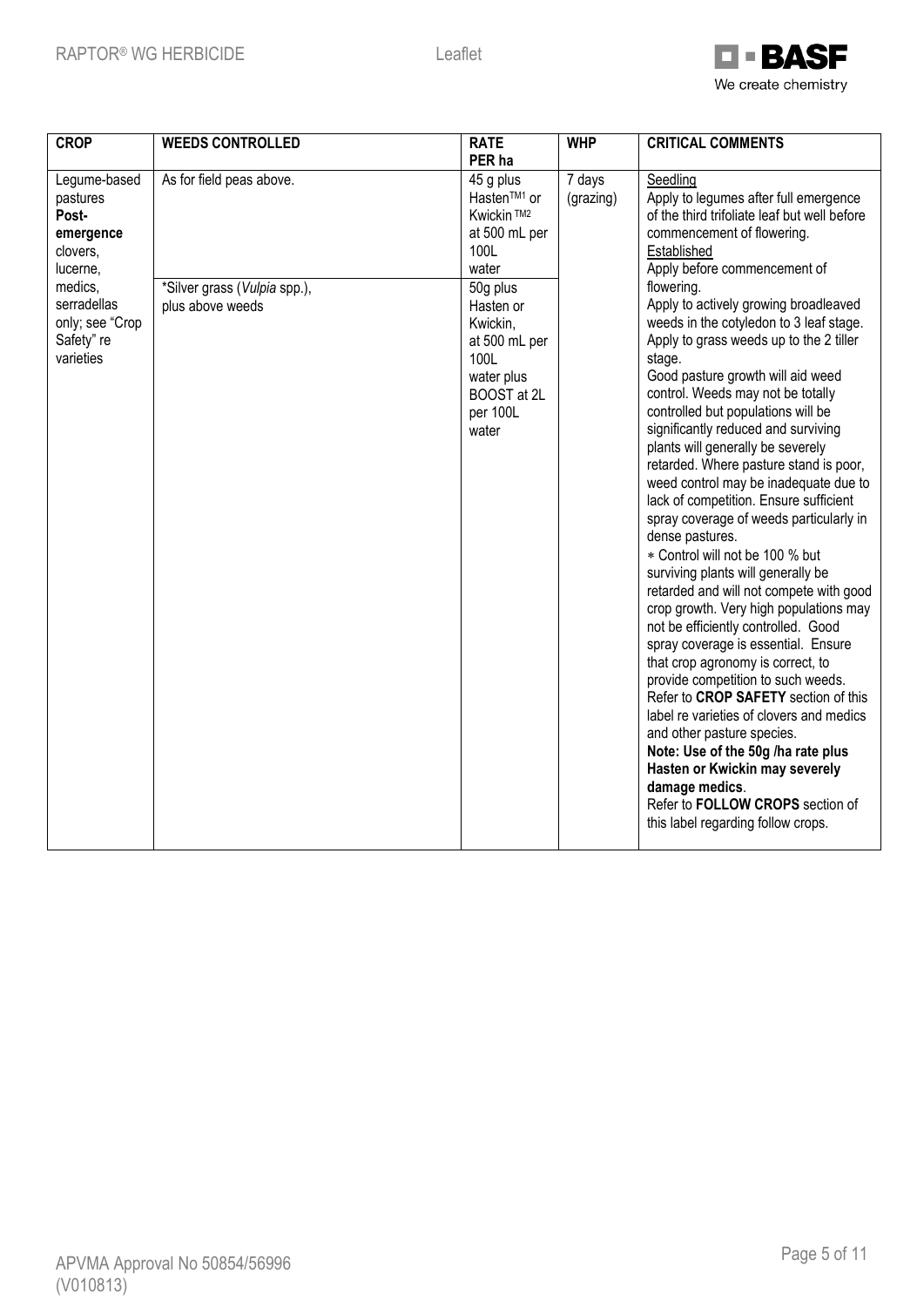

| <b>CROP</b>                                                             | <b>WEEDS CONTROLLED</b>                                                                                                                                                                                                                                                                                                                                                                                                                                                                                                                                                                                                                                                                                                                                                                                                                                                                                                                                                                                                                                                                                                                                                                                                                   | <b>RATE</b><br>PER ha                                                                                                                                                                                                | <b>WHP</b>           | <b>CRITICAL COMMENTS</b>                                                                                                                                                                                                                                                                                                                                                                                                                                                                                                                                                                                                |
|-------------------------------------------------------------------------|-------------------------------------------------------------------------------------------------------------------------------------------------------------------------------------------------------------------------------------------------------------------------------------------------------------------------------------------------------------------------------------------------------------------------------------------------------------------------------------------------------------------------------------------------------------------------------------------------------------------------------------------------------------------------------------------------------------------------------------------------------------------------------------------------------------------------------------------------------------------------------------------------------------------------------------------------------------------------------------------------------------------------------------------------------------------------------------------------------------------------------------------------------------------------------------------------------------------------------------------|----------------------------------------------------------------------------------------------------------------------------------------------------------------------------------------------------------------------|----------------------|-------------------------------------------------------------------------------------------------------------------------------------------------------------------------------------------------------------------------------------------------------------------------------------------------------------------------------------------------------------------------------------------------------------------------------------------------------------------------------------------------------------------------------------------------------------------------------------------------------------------------|
| Lucerne<br>Post-<br>emergence<br>(See "Crop<br>Safety" re<br>varieties) | As for post emergence use in field peas (winter<br>weeds) and soybeans (summer weeds)                                                                                                                                                                                                                                                                                                                                                                                                                                                                                                                                                                                                                                                                                                                                                                                                                                                                                                                                                                                                                                                                                                                                                     | 45 or 50g<br>plus<br>BS 1000, or<br>equivalent,<br>at 200 mL per<br>100 L water<br>plus BOOST<br>at 2 L per<br>100 L water                                                                                           | 7 days<br>(grazing)  | Apply to actively growing weeds at<br>growth stages as for field peas (winter<br>weeds) and soybeans (summer<br>weeds).<br>Do NOT use the Hasten or Kwickin mix<br>on seedling lucerne.<br>Use the 50 g rate for summer weeds.<br>Crop stage:<br>Seedling: apply when crop is at<br>2 trifoliate leaf stage and before<br>commencement of flowering.<br>Established: apply as above following<br>cutting or grazing.<br>Refer to CROP SAFETY section of this                                                                                                                                                            |
| Post-<br>emergence<br>Peanuts,<br>soybeans                              | Amaranth (Amaranthus spp.),<br>barley grass (Hordeum leporinum),<br>barnyard grass (Echinochloa crus-galli),<br>bell vine (Ipomoea plebeia),<br>brome grass (Bromus spp.),<br>deadnettle (Lamium amplexicaule),<br>fathen (Chenopodium album),<br>fierce thornapple (Datura ferox),<br>Indian hedge mustard<br>(Sisymbrium orientale),<br>liverseed grass (Urochloa panicoides), turnip weed<br>(Rapistrum rugosum), volunteer barley (Hordeum<br>vulgare), volunteer oats (Avena sativa),<br>volunteer lupins (Lupinus spp.),<br>volunteer triticale (Triticosecale spp.), volunteer<br>wheat (Triticum aestivum),<br>wild gooseberry (Physalis minima),<br>wild oats (Avena spp.),<br>wild turnip (Brassica tournefortii),<br>* anoda weed (Anoda cristata),<br>* awnless barnyard grass<br>(Echinochloa colona),<br>* blackberry nightshade<br>(Solanum nigrum),<br>* caltrop (Tribulus terrestris),<br>* chickweed (Stellaria media),<br>* crabgrass (Digitaria ciliaris),<br>* doublegee (Emex australis),<br>* Noogoora burr (Xanthium pungens),<br>* shepherd's purse<br>(Capsella bursa-pastoris),<br>* threehorn bedstraw<br>(Galium tricornutum),<br>* wild radish (Raphanus raphanistrum),<br>* wireweed (Polygonum aviculare) | 50 g plus<br><b>EITHER</b><br>BS 1000, (or<br>equivalent),<br>at 200 mL per<br>100 L water<br>plus BOOST<br>at 2 L per<br>100 L water<br><b>OR</b><br>Hasten or<br>Kwickin,<br>at 500 mL or<br>1 L per 100L<br>water | 4 weeks<br>(grazing) | label re varieties of lucerne.<br>Do NOT apply to crops beyond the 6<br>leaf stage.<br>Apply to actively growing weeds in the<br>cotyledon to 2 leaf stage. Apply to<br>grass weeds up to the<br>2 tiller stage.<br>If using the Hasten or Kwickin mix, use<br>the 1 L per 100 L rate where grass<br>weeds predominate.<br>* Control will not be 100 % but<br>surviving plants will generally be<br>retarded and will not compete with good<br>crop growth. Ensure that crop<br>agronomy is correct, to provide<br>competition to such weeds.<br>Refer to FOLLOW CROPS section of<br>this label regarding follow crops. |

**NOT TO BE USED FOR ANY PURPOSE, OR IN ANY MANNER, CONTRARY TO THIS LABEL UNLESS AUTHORISED UNDER APPROPRIATE LEGISLATION.**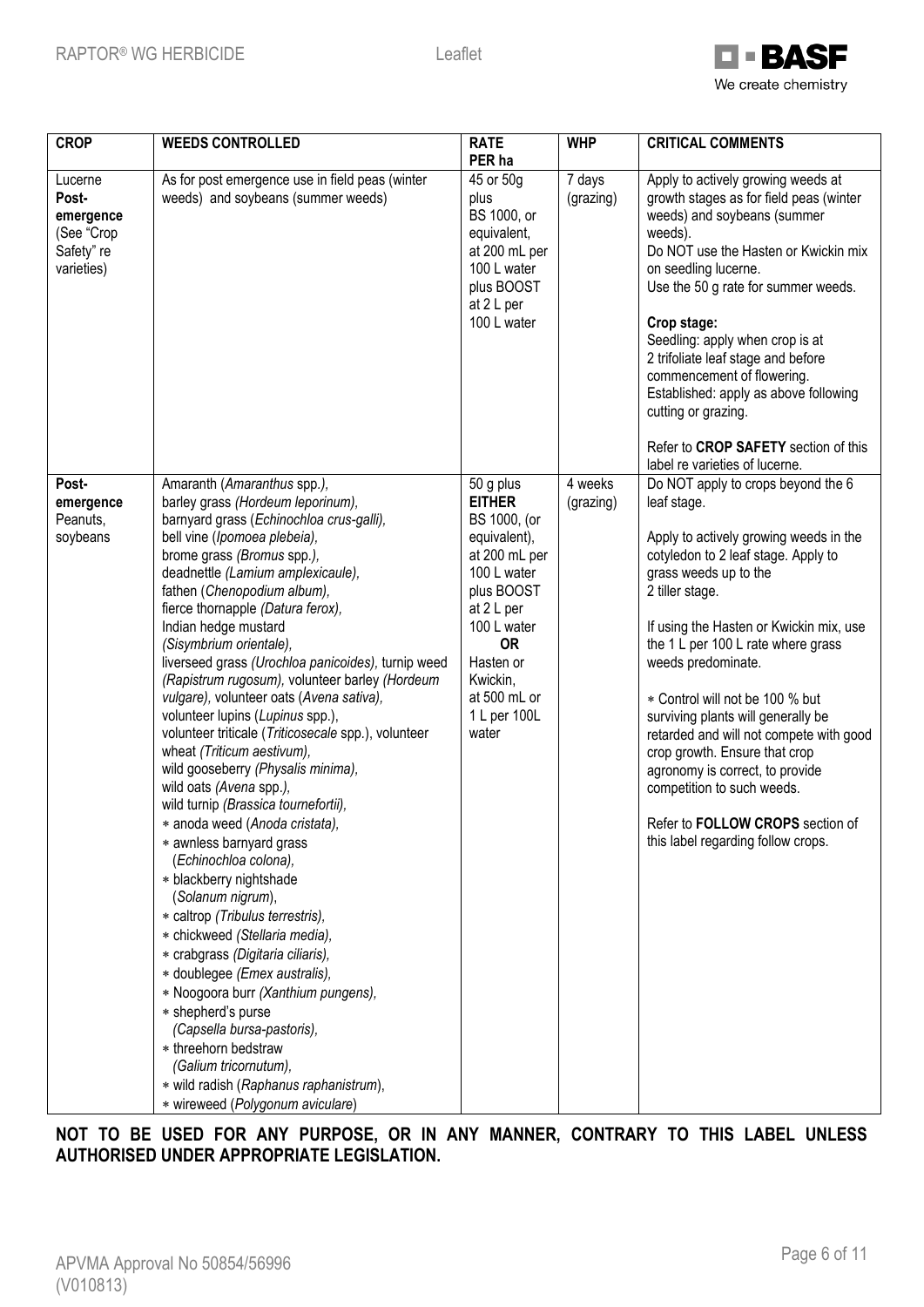

## **WITHHOLDING PERIODS:**

| <b>GRAZING</b><br>Lucerne, pastures: | DO NOT GRAZE OR CUT FOR STOCK FOOD FOR<br>7 DAYS AFTER APPLICATION.  |
|--------------------------------------|----------------------------------------------------------------------|
| Peanuts, soybeans:                   | DO NOT GRAZE OR CUT FOR STOCK FOOD FOR<br>4 WEEKS AFTER APPLICATION. |
| Field peas:                          | DO NOT GRAZE OR CUT FOR STOCK FOOD FOR<br>6 WEEKS AFTER APPLICATION. |

## **HARVEST**

Field peas, peanuts, soybeans: NOT REQUIRED WHEN USED AS DIRECTED.

## **GENERAL INSTRUCTIONS**

This product is for early post-emergence weed control in field peas, lucerne, legume-based pastures, soybeans and peanuts. Weeds will either die or remain stunted and will not compete with the crop. For weeds marked with an asterisk in the above table, the level of control will vary significantly depending on factors such as climatic conditions following application, crop vigour, weed seed depth, etc.

A spray adjuvant must always be added, as per the "Directions for Use" table, while Boost liquid ammonium sulphate should also be added in situations indicated in the table.

Good crop competition is essential for effective weed control.

#### **MIXING**

RAPTOR WG Herbicide is a water dispersible granule formulation. Part fill the spray tank with water, then with the agitator running, add the required amount of product, then fill the tank with water. When tank mixing this product with other recommended compatible products, first add the other product to the tank and mix thoroughly before adding this product.

## **APPLICATION**

For ground application only: Apply with boom equipment in not less than 50 L/ha water using flat fan nozzles. Avoid overlap and do not overspray headlands.

Do NOT apply by aircraft.

Do NOT apply by mister.

RAPTOR WG Herbicide should be applied a minimum of two hours before rainfall or irrigation.

Do NOT apply RAPTOR more than once per growing season.

## **EQUIPMENT CLEAN-UP**

Thoroughly flush all spray equipment with water following the use of RAPTOR and before use with other products. Rinse water should NOT be discharged where it will reach streams, water bodies or natural vegetation

#### **COMPATIBILITY**

The product is compatible with MCPA, simazine, dimethoate, FASTAC® Duo, Crop care Dominex Duo, phosmet, omethoate and endosulfan.

Do NOT tank mix with selective post-emergence grass herbicides. Do NOT apply these herbicides following use of RAPTOR until grasses have resumed active growth. Alternatively, apply the grass herbicide at least one day before using RAPTOR.

Do NOT tank mix with either MCPA Amine or 2,4-D Amine when using in pastures.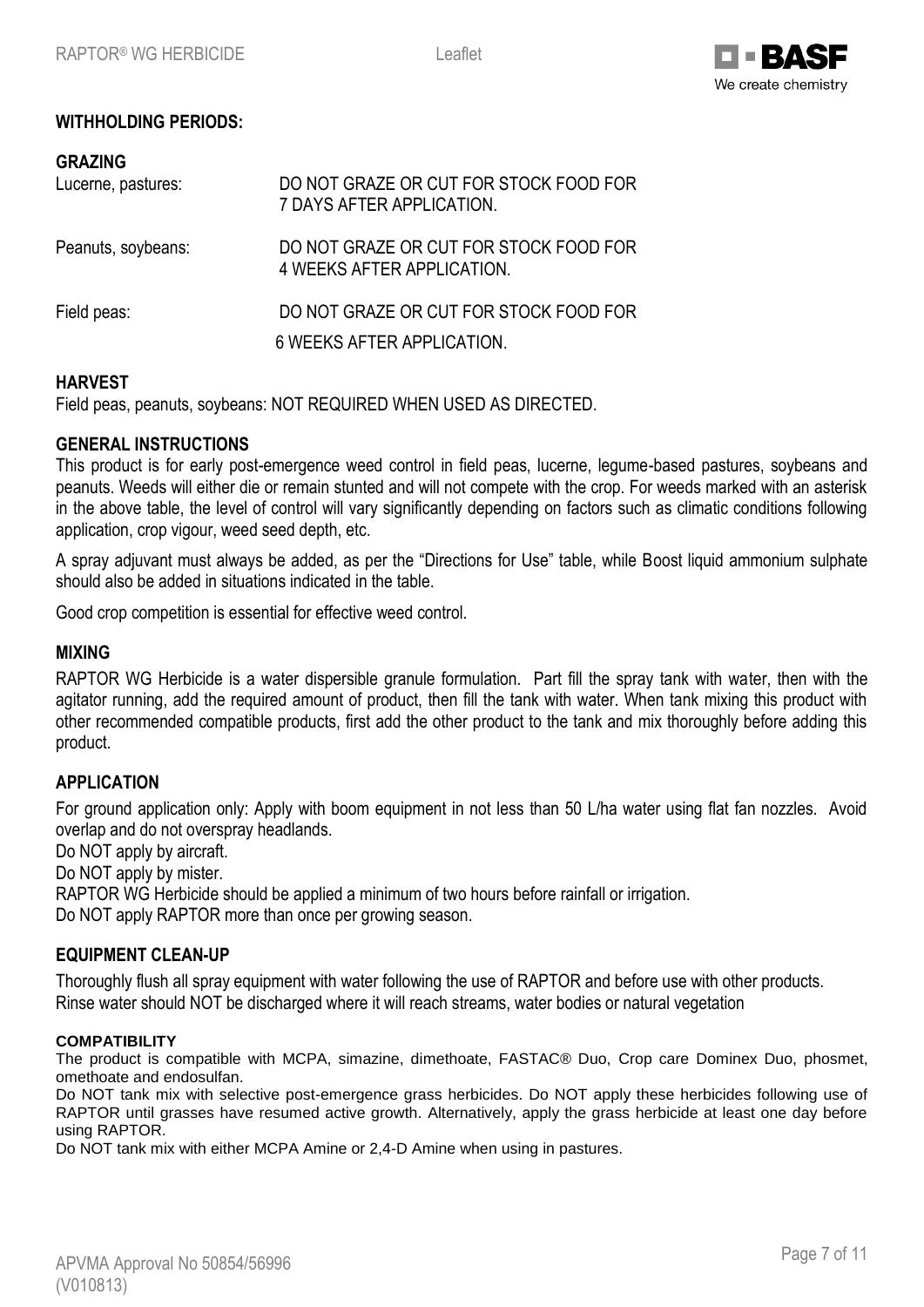

## **RESISTANT WEEDS WARNING**

## GROUP B HERBICIDE

RAPTOR WG Herbicide is a member of the Imidazolinone group of herbicides. The product has the ALS mode of action. For weed resistance management, the product is a Group B herbicide.

Some naturally-occurring weed biotypes resistant to the product and other Group B herbicides may exist through normal genetic variability in any weed population. The resistant individuals can eventually dominate the population if these herbicides are used repeatedly. These resistant weeds will not be controlled by this product or other Group B herbicides.

Since the occurrence of resistant weeds is difficult to detect prior to use, BASF Australia Ltd accepts no liability for any losses that may result from failure of this product to control resistant weeds.

#### **FOLLOW CROPS**

Under conditions, such as very dry seasons, which do not favour breakdown of this product, carry-over soil residues can affect susceptible follow crops. As environmental and agronomic factors make it impossible to eliminate all risks associated with this product, rotational crop injury is always possible. The following minimum re-cropping intervals (months after application) should be observed.

**Following use in lucerne, legume-based pastures and field peas:-**

|                                                                                                                                                                | <b>MONTHS AFTER APPLICATION</b>                                                                                                                               |                                                                                                           |
|----------------------------------------------------------------------------------------------------------------------------------------------------------------|---------------------------------------------------------------------------------------------------------------------------------------------------------------|-----------------------------------------------------------------------------------------------------------|
| 0                                                                                                                                                              | 10                                                                                                                                                            | 21                                                                                                        |
| field peas<br>canola varieties with CLEARFIELD<br>technology<br>maize varieties with CLEARFIELD<br>technology<br>wheat varieties with CLEARFIELD<br>technology | chick peas<br>faba beans<br>lucerne<br>lupins<br>pasture legumes<br>vetch<br>*barley<br>*wheat (except varieties with<br>CLEARFIELD technology)<br>*triticale | All other crops including<br>canola (except varieties with<br>CLEARFIELD technology)<br>Oats<br>Safflower |

\* The following additional requirements apply if it is intended to sow WHEAT, BARLEY or TRITICALE during the next winter season:

Do NOT apply RAPTOR later than the end of August.

Do NOT use RAPTOR in areas where rainfall from the time of spraying to sowing of cereals is expected to be below 200 mm.

#### **Furthermore:**

Do NOT use on soils of pH 5.5 (CaCl<sub>2</sub>) or less in areas where rainfall from spraying to sowing of cereals is expected to be below 300 mm.

In late, short seasons where the soil is cold for most of the time it is wet, break-down will be slower and plant-back times will be extended.

If expected rainfall is not received following use of RAPTOR, consult your local BASF representative before planting wheat, barley or triticale. (In calculating rainfall actually received, exclude single, isolated, falls which do not result in periods of continuous soil moisture to allow microbial breakdown to occur in the root zone).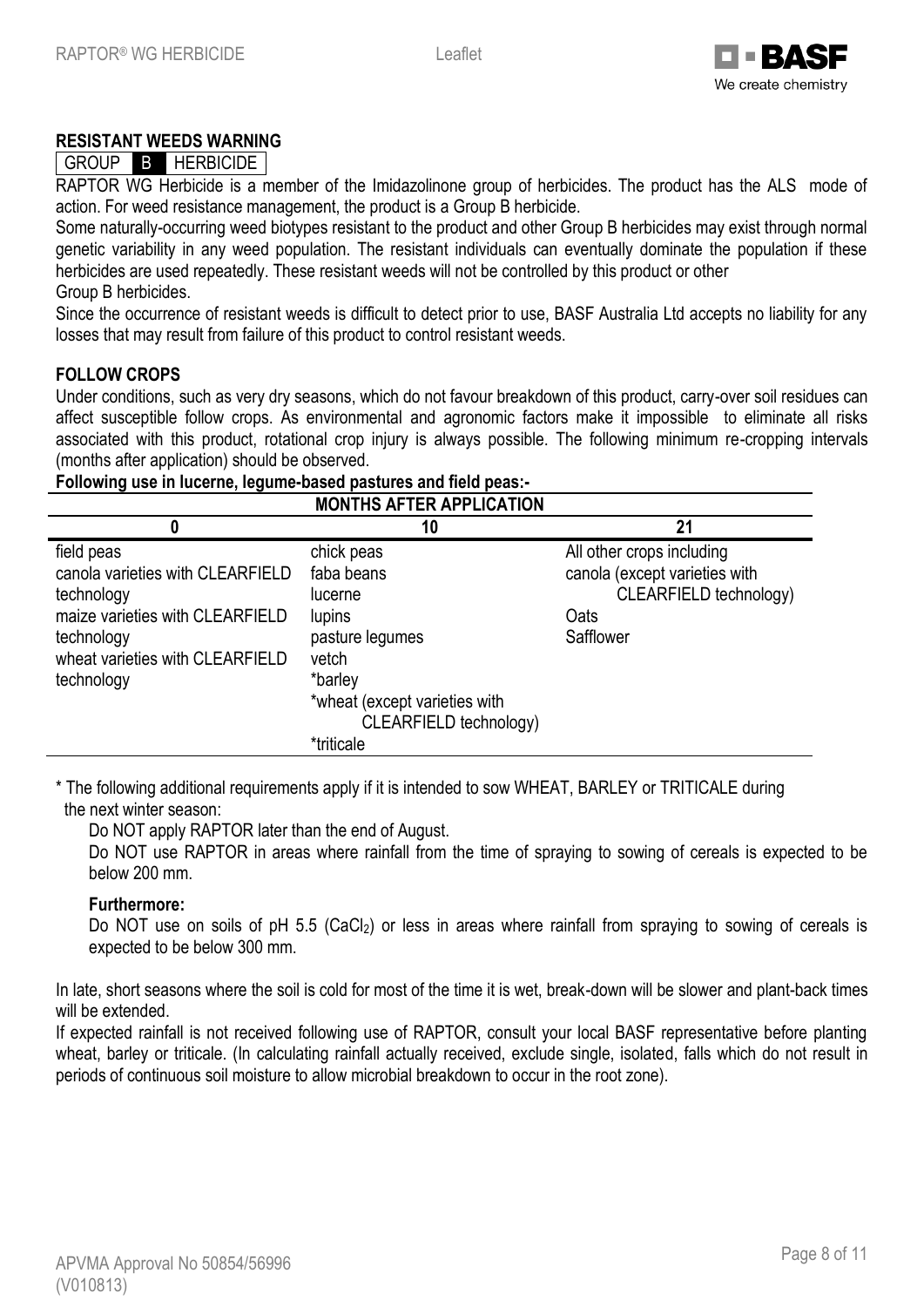

## **Following use in summer crops:-**

#### **Irrigated only:**

| MONTHS AFTER APPLICATION                                                                                                                                                                                           |                                                                                                                                 |                                                                                                                |                                                                              |  |
|--------------------------------------------------------------------------------------------------------------------------------------------------------------------------------------------------------------------|---------------------------------------------------------------------------------------------------------------------------------|----------------------------------------------------------------------------------------------------------------|------------------------------------------------------------------------------|--|
| $\Omega$                                                                                                                                                                                                           | 5                                                                                                                               | 10                                                                                                             | 18                                                                           |  |
| Mungbeans<br>peanuts<br>soybeans<br>canola varieties with<br><b>CLEARFIELD</b><br>technology<br>maize varieties with<br><b>CLEARFIELD</b><br>technology<br>wheat varieties with<br><b>CLEARFIELD</b><br>technology | *chick peas<br>*lucerne<br>*lupins<br>*pasture legumes<br>*barley<br>*wheat (except varieties<br>with CLEARFIELD<br>technology) | ** maize (except varieties<br>with CLEARFIELD<br>technology)<br>**sorghum<br>**cotton<br>**oats<br>**sunflower | All other crops (providing<br>rainfall and irrigation<br>exceeds<br>2000 mm) |  |

\* Do NOT plant these crops unless interim rainfall (rainfall plus irrigation) from application to sowing is at least 500 mm.

\*\* Do NOT plant these crops unless interim moisture (rainfall plus irrigation) from application to sowing is at least 800 mm.

## **Dryland only:**

| <b>MONTHS AFTER APPLICATION</b>                                                                                                                                                                                       |                                                                                   |                                                                                                                                |                           |                                                                     |  |
|-----------------------------------------------------------------------------------------------------------------------------------------------------------------------------------------------------------------------|-----------------------------------------------------------------------------------|--------------------------------------------------------------------------------------------------------------------------------|---------------------------|---------------------------------------------------------------------|--|
| $\boldsymbol{0}$                                                                                                                                                                                                      | 8                                                                                 | 10                                                                                                                             | 15                        | 22                                                                  |  |
| Mungbeans<br>peanuts<br>soybeans<br>canola varieties<br>with<br><b>CLEARFIELD</b><br>technology<br>maize varieties with<br><b>CLEARFIELD</b><br>technology<br>wheat varieties with<br><b>CLEARFIELD</b><br>technology | *lucerne<br>*barley<br>*wheat (except varieties<br>with CLEARFIELD<br>technology) | **chick peas<br>** maize (except varieties<br>with CLEARFIELD<br>technology)<br>**sorghum<br>**cotton<br>**oats<br>**sunflower | pasture legumes<br>lupins | All other<br>crops<br>(providing<br>rainfall<br>exceeds<br>2000 mm) |  |

Do NOT plant these crops unless interim rainfall from application to sowing is at least 500 mm.

\*\* Do NOT plant these crops unless interim rainfall from application to sowing is at least 800 mm.

## **PROTECTION OF CROPS, NATIVE AND OTHER NON-TARGET PLANTS**

Do NOT apply under weather conditions, or from spraying equipment, that may cause spray to drift onto nearby susceptible plants/crops, cropping lands or pastures.

Do NOT spray within 50 m of wetlands or waterways.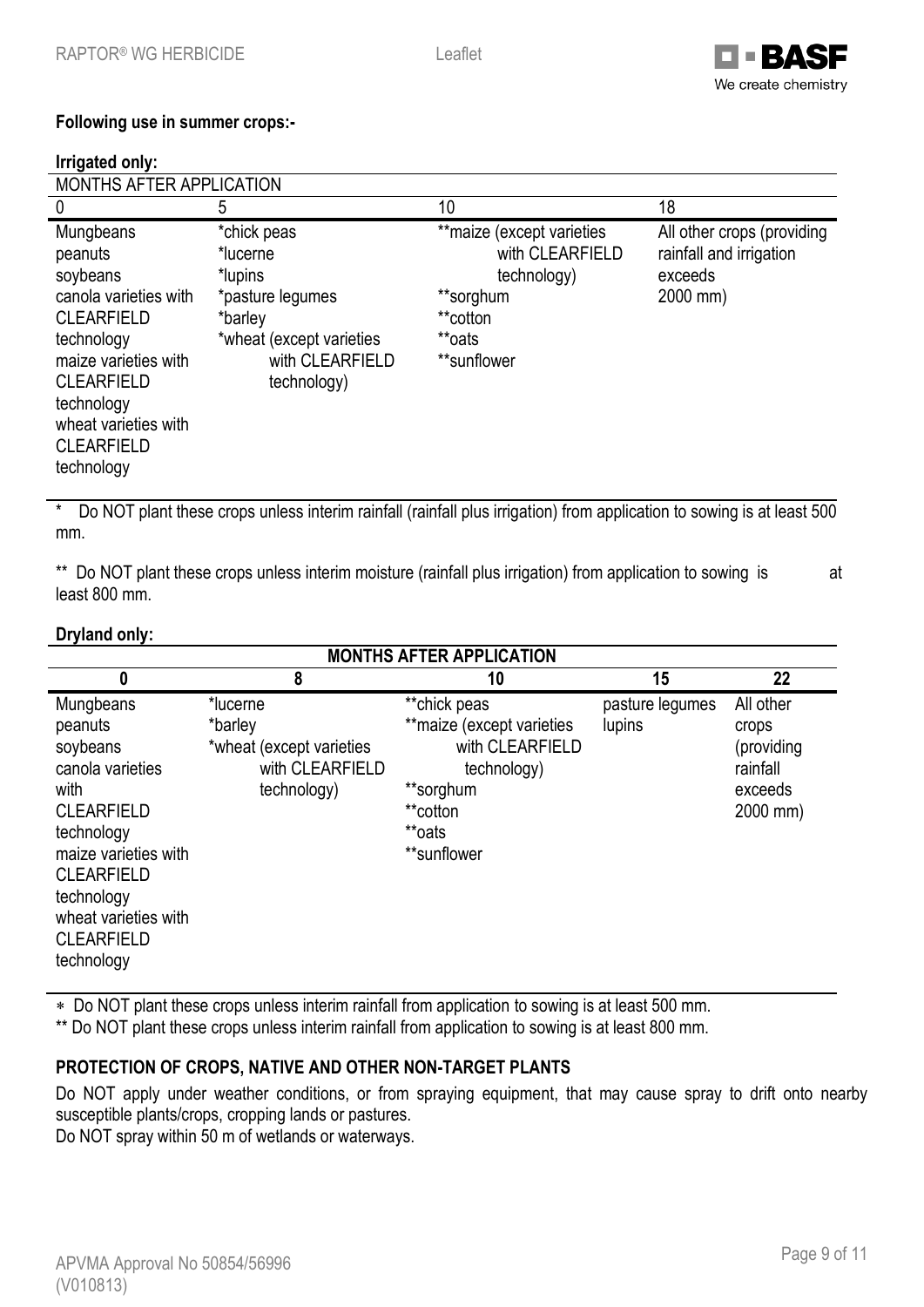

**Crop safety:** This product may cause shortening of plant internodes and may in some circumstances lead to transient crop yellowing but plants will soon recover. This effect is more pronounced under poor growth conditions including conditions of prolonged moisture stress.

## Field peas

Do NOT apply to field peas beyond the 4 node stage.

Do NOT apply if frost is forecast.

Do NOT use RAPTOR after simazine (unregistered in field peas) and do NOT exceed 250 g ac/ha diuron if use of RAPTOR is planned.

Do NOT roll field peas after germination if use of RAPTOR is planned.

Before using this product on field pea varieties other than Bohatyr, Bonzer, Dun, Dundale, Glenroy, Laura, Magnet, Mukta, Santi and Wirrega, contact BASF Australia Ltd for up-to-date information. Do NOT use on Alma, Excell and Parafield varieties.

## Pasture legumes and perennial grasses

**Safety to medic varieties may be lower than to clover varieties.** Safety to seedling pastures less than one year old may be lower than to older established pastures. Transient biomass reduction and leaf yellowing may occur to pasture legumes and perennial grasses, with good recovery occurring under favourable seasonal conditions. In some situations a reduction in perennial grass numbers may occur as a result of unfavourable seasonal conditions following application. For up-to-date information on all pasture clover and medic varieties and other temperate pasture species, contact BASF Australia Ltd **before use**.

## Lucerne

Before using this product on lucerne varieties other than Hunterfield, Sceptre, Sequel, Siriver and Trifecta, contact BASF Australia Ltd for up-to-date information.

## **DO NOT USE THE HASTEN OR KWICKIN MIX ON SEEDLING LUCERNE.**

**Replanting:** If replanting is necessary in a field previously treated with RAPTOR, the field may be replanted to field peas (above listed varieties only), soybeans or peanuts. Do NOT apply a second treatment of RAPTOR.

## **PROTECTION OF WILDLIFE, FISH, CRUSTACEANS AND ENVIRONMENT**

Toxic to aquatic flora. Do NOT contaminate streams, rivers or waterways with the chemical or used containers.

## **STORAGE AND DISPOSAL**

Store in the closed original container in a dry, cool, well-ventilated area out of direct sunlight. Triple or preferably pressure rinse containers before disposal. Add rinsings to spray tank. Do NOT dispose of undiluted chemicals on-site. If recycling, replace cap and return clean containers to recycler or designated collection point. If not recycling, break, crush, or puncture and bury empty containers in a local authority landfill. If no landfill is available, bury the containers below 500 mm in a disposal pit specifically marked and set up for this purpose clear of waterways, desirable vegetation and tree roots. Empty containers and product should NOT be burnt.

## **SAFETY DIRECTIONS**

Will irritate the eyes. When opening the container and preparing spray, wear face shield or goggles. If product in eyes, wash it out immediately with water. Wash hands after use. After each day's use, wash face shield or goggles.

## **FIRST AID**

If poisoning occurs, contact a doctor or Poisons Information Centre. Phone Australia 131126.

## **MATERIAL SAFETY DATA SHEET**

Additional information is listed in the Material Safety Data Sheet.